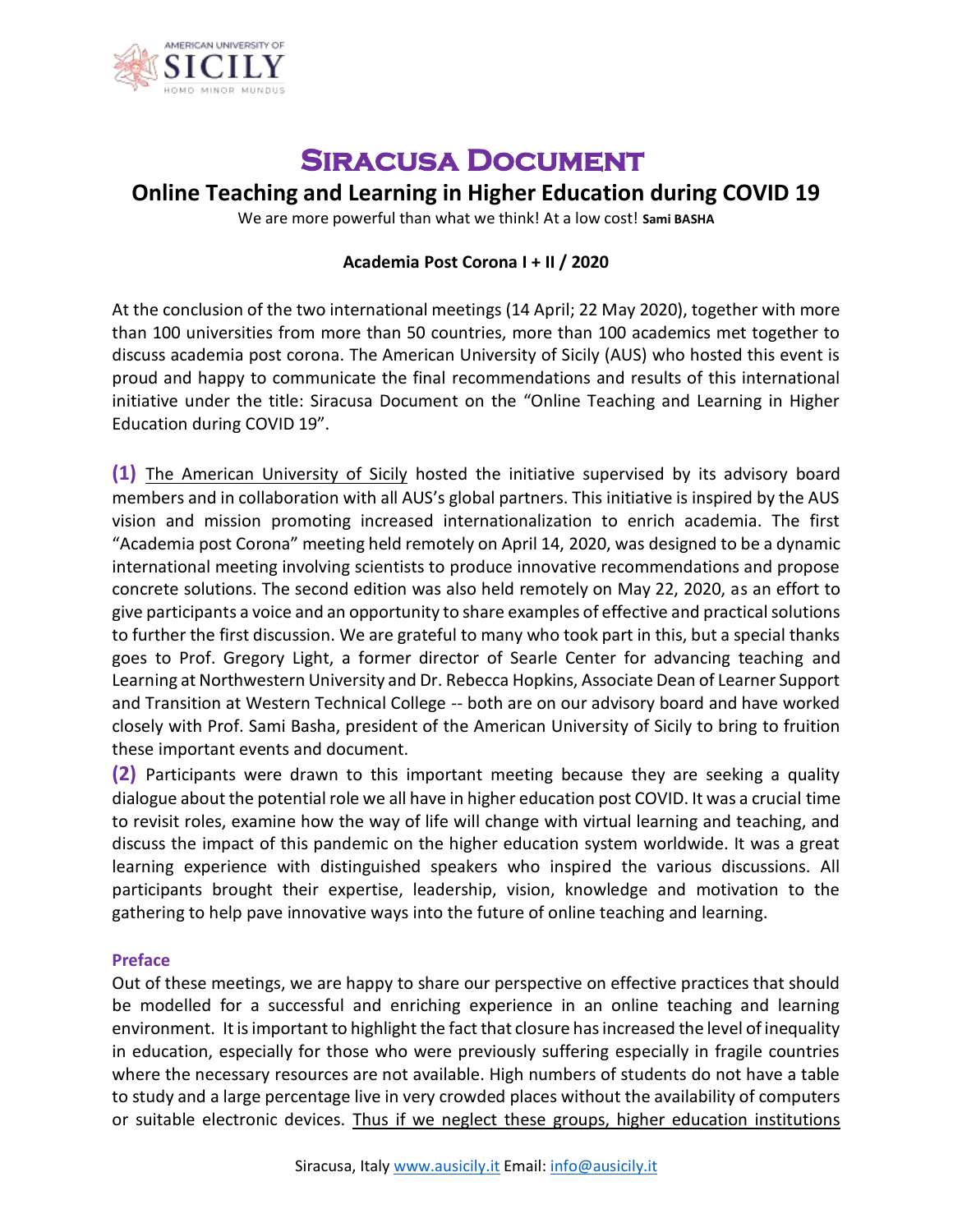

become hospitals that treat the healthy and leave the patients out. Further, higher education institutions will continue to perpetuate systemic inequality widening the divides and restricting social mobility.

In addition, there are high percentages of academics who do not have strong instructional skills for online platforms; accordingly, the technology is used to pour content without designing a more meaningful, engaged experience that this technology can offer. Hence, we need to find balance and intentional use of the technology and continue dialogue to improve our practice. Finally, we think that what is taking place around the world has not been a well-structured online teaching and learning experience, but rather an emergency intervention until academic life can return to normal. Many leading universities have shown great success while others are still suffering and will continue to have issues in regard to this sudden change, accordingly, we hope this transition period will give many the opportunity to revisit their curriculum and assessment structures, their academic offerings, and barriers that can be removed for students.

The following 10 points summarize the results of the two meetings. We think that in order to have successful online teaching and learning, there should be a well-defined roles and responsibilities of the main stakeholders in the educational process (decision makers, higher education institutions, faculty, students, and families):

**(1)** We consider this a time of new **discovery** for us as faculties and of our students and their capabilities to navigate in the world of technology. They can surprise us in their abilities, skills and competences. To make this happen, we need to have sincere dialogue with all students, as an important rule of the educational relationship, and create a healthy environment for them by providing more trust and confidence. Students are active partners -- they should be involved and their feedback invited to help in refining online sessions. Students have insights into their learning needs, and online instruction should also be personalized and intuitive.

**(2)** We need to implement online teaching and learning in a way that respects the **needs** of all students and ensures that all students have fair educational opportunities. An important focus goes to those students who have individual education programs; but also, generally speaking, differentiated instruction that is culturally responsive and includes deep learning engagement, peer to peer learning, and universal design for inclusive education.

**(3)** We deeply believe that **pedagogy** should lead the technology and not the contrary. Unfortunately, many of the online courses are a practice of pouring content to be consumed, which doesn't encourage engagement or learning.

**(4)** A validation of **academic freedom** would be essential for all countries to establish the importance of student and faculty inquiry regardless of learning platform so that faculties are empowered and supported in this rapid transition.

**(5)** Creating an online community is an **act of courage** and trust building knowledge acquisition that will affect the future of all societies. Accordingly, a similar act of courage should be exercised by governments and companies to obtain quality platforms and tools for the least amount of cost